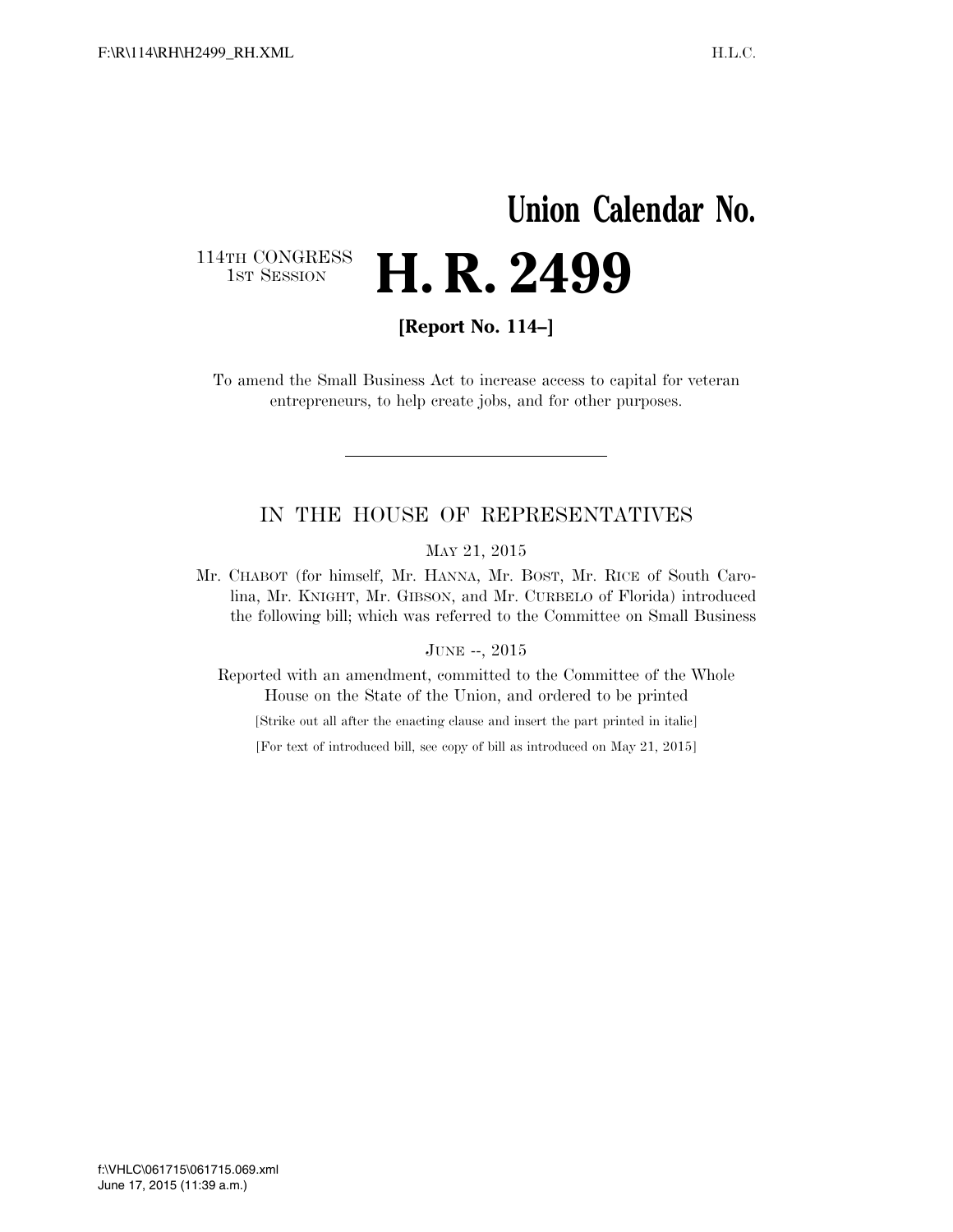## **A BILL**

To amend the Small Business Act to increase access to capital for veteran entrepreneurs, to help create jobs, and for other purposes.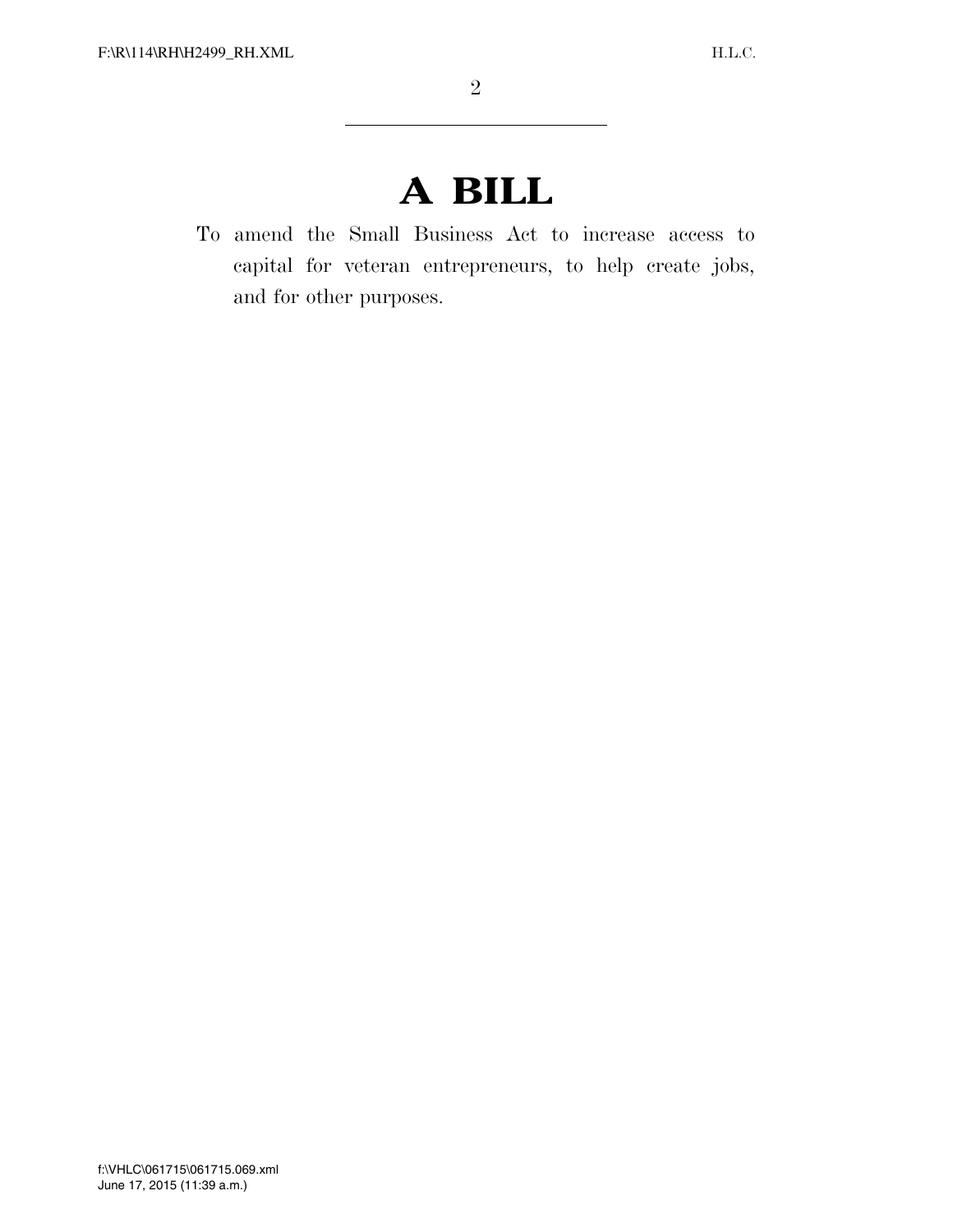| 1              | Be it enacted by the Senate and House of Representa-          |
|----------------|---------------------------------------------------------------|
| 2              | tives of the United States of America in Congress assembled,  |
| 3              | <b>SECTION 1. SHORT TITLE.</b>                                |
| $\overline{4}$ | This Act may be cited as the "Veterans Entrepreneur-          |
| 5              | ship Act of 2015".                                            |
| 6              | SEC. 2. PERMANENT SBA EXPRESS LOAN GUARANTEE FEE              |
| $\overline{7}$ | <b>WAIVER FOR VETERANS.</b>                                   |
| 8              | Section $\Gamma(a)(31)$ of the Small Business Act (15 U.S.C.  |
| 9              | $636(a)(31)$ ) is amended by adding at the end the following: |
| 10             | "(G) GUARANTEE FEE WAIVER FOR VET-                            |
| 11             | ERANS.-                                                       |
| 12             | $``(i)$ GUARANTEE FEE WAIVER.—The                             |
| 13             | Administrator may not collect a guarantee                     |
| 14             | fee described in paragraph (18) in connec-                    |
| 15             | tion with a loan made under this para-                        |
| 16             | graph to a veteran or spouse of a veteran on                  |
| 17             | or after October 1, 2015.                                     |
| 18             | "(ii) EXCEPTION.—If the President's                           |
| 19             | budget for the upcoming fiscal year, sub-                     |
| 20             | mitted to Congress pursuant to section                        |
| 21             | $1105(a)$ of title 31, United States Code, in-                |
| 22             | cludes a cost for the program established                     |
| 23             | under this subsection that is above zero, the                 |
| 24             | requirements of clause (i) shall not apply to                 |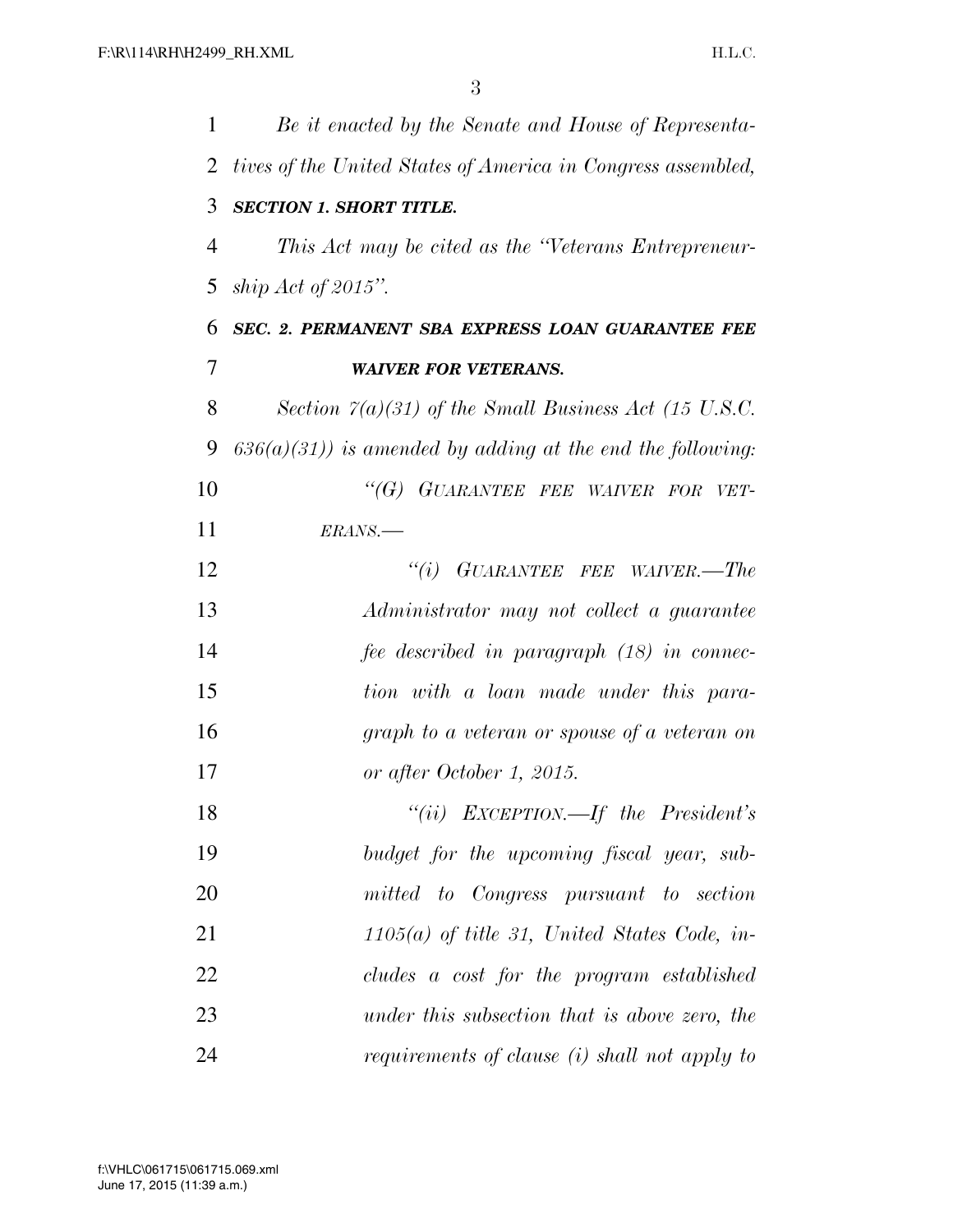| $\mathbf{1}$   | loans made during such upcoming fiscal            |
|----------------|---------------------------------------------------|
| $\overline{2}$ | year.                                             |
| 3              | "(iii) DEFINITION.—In this subpara-               |
| $\overline{4}$ | graph, the term 'veteran or spouse of a vet-      |
| $\mathfrak{S}$ | eran' means—                                      |
| 6              | $\lq (I)$ a veteran, as defined in sec-           |
| 7              | tion $3(q)(4)$ ;                                  |
| 8              | $H(H)$ an individual who is eligible              |
| 9              | to participate in the Transition Assist-          |
| 10             | ance Program established under section            |
| 11             | 1144 of title 10, United States Code;             |
| 12             | "(III) a member of a reserve com-                 |
| 13             | ponent of the Armed Forces named in               |
| 14             | section 10101 of title 10, United States          |
| 15             | Code;                                             |
| 16             | "(IV) the spouse of an individual                 |
| 17             | described in subclause $(I)$ , $(II)$ , or        |
| 18             | (III); or                                         |
| 19             | "(V) the surviving spouse (as de-                 |
| 20             | fined in section 101 of title 38, United          |
| 21             | States Code) of an individual described           |
| 22             | in subclause $(I)$ , $(II)$ , or $(III)$ who died |
| 23             | while serving on active duty or as a re-          |
| 24             | sult of a disability that is service-con-         |
| 25             | nected (as defined in such section).".            |